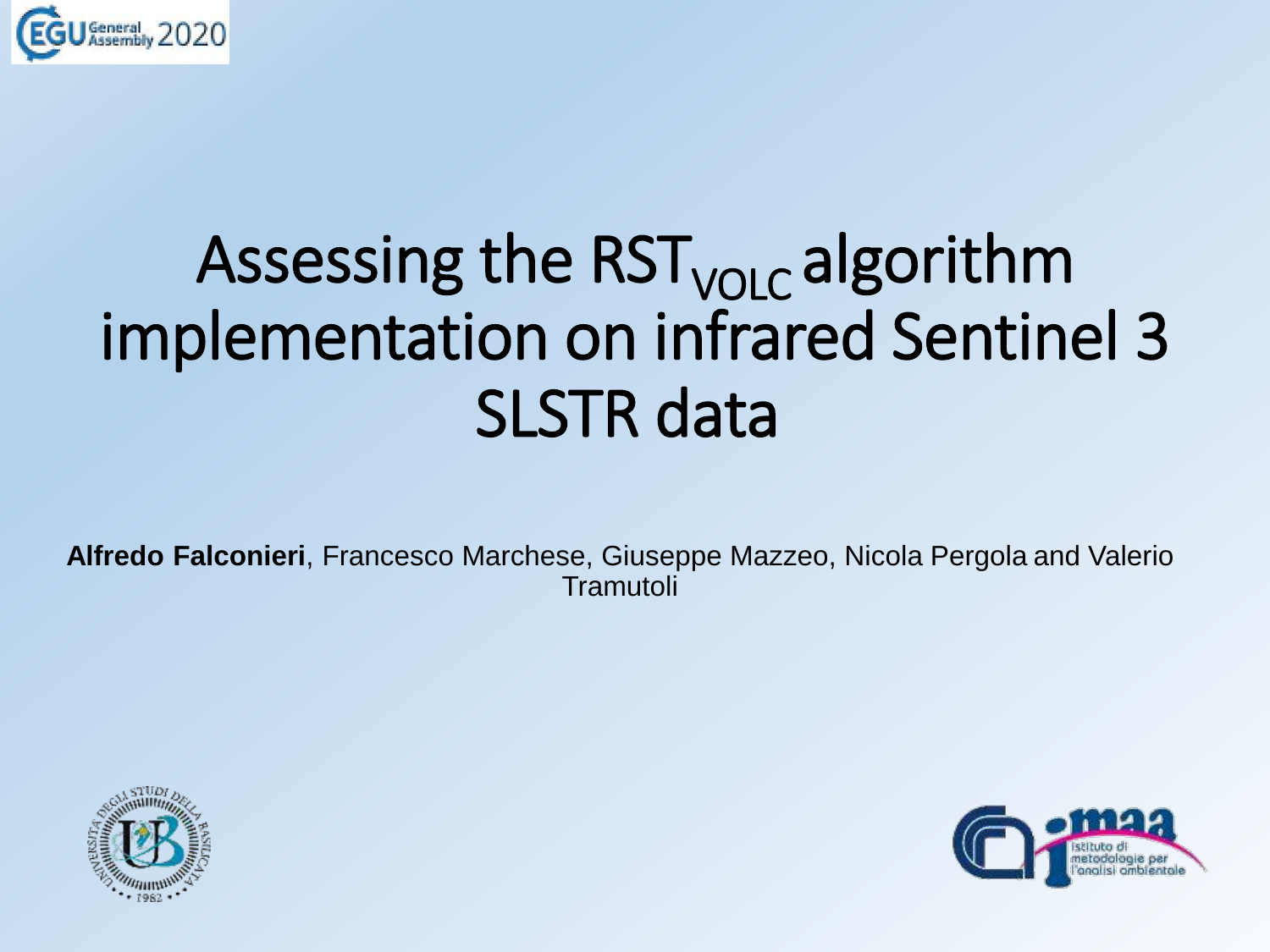

### **Goals:**

 $\triangleright$  To implement the RST<sub>VOLC</sub> algorithm on Sentinel 3 SLSTR data, for which a less populated multiyear dataset of satellite observations is currently available.

 $\triangleright$  To simulate the spectral reference fields in order to run the algorithm.

➢To integrate information from different sensors (AVHRR; MODIS; VIIRS; SLSTR), increasing the continuity of satellite observations at the monitored volcanic areas.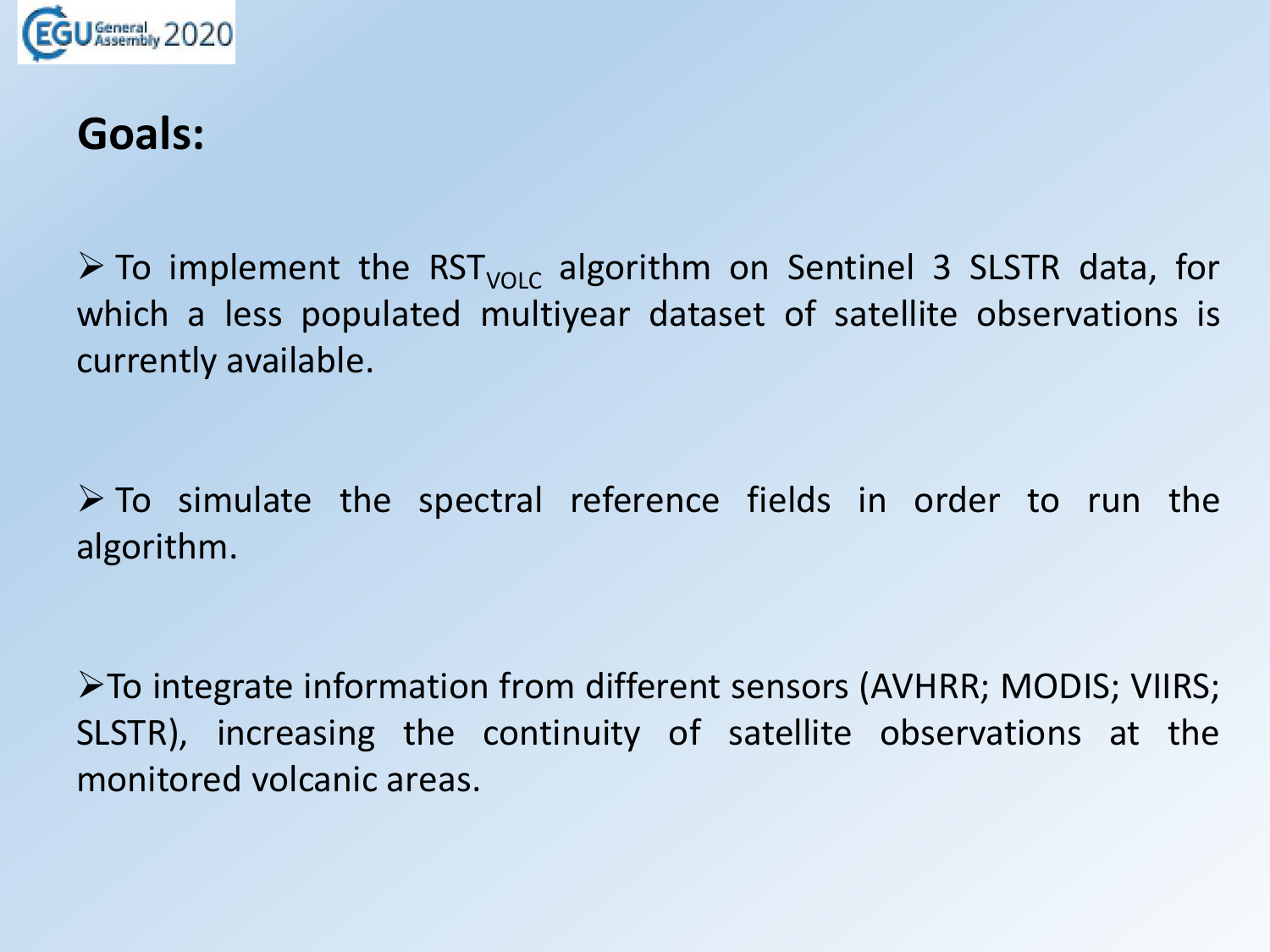### **Method: Robust Satellite Techniques (RST) approach**



Multitemporal analysis, performed according to the RST scheme, for the generation of spectral reference fields starting from homogenous cloud-free satellite records (same month, overpass time and spectral channel/s)



environmental hazards monitoring and mitigation: Theory and applications. In *2007 International Workshop on the Analysis of Multi-temporal Remote Sensing Images* (pp. 1-6). IEEE.

t

Computation of the **ALICE (***Absolutely Local Index of change of Environment***) index to** detect anomalous variations of the signal.

 $V(x_i, y_i, t) - V_{ref}(x_i, y_i)$ 

Reduction of:

- "Site" effects
- Seasonal effects
- "False Alarms"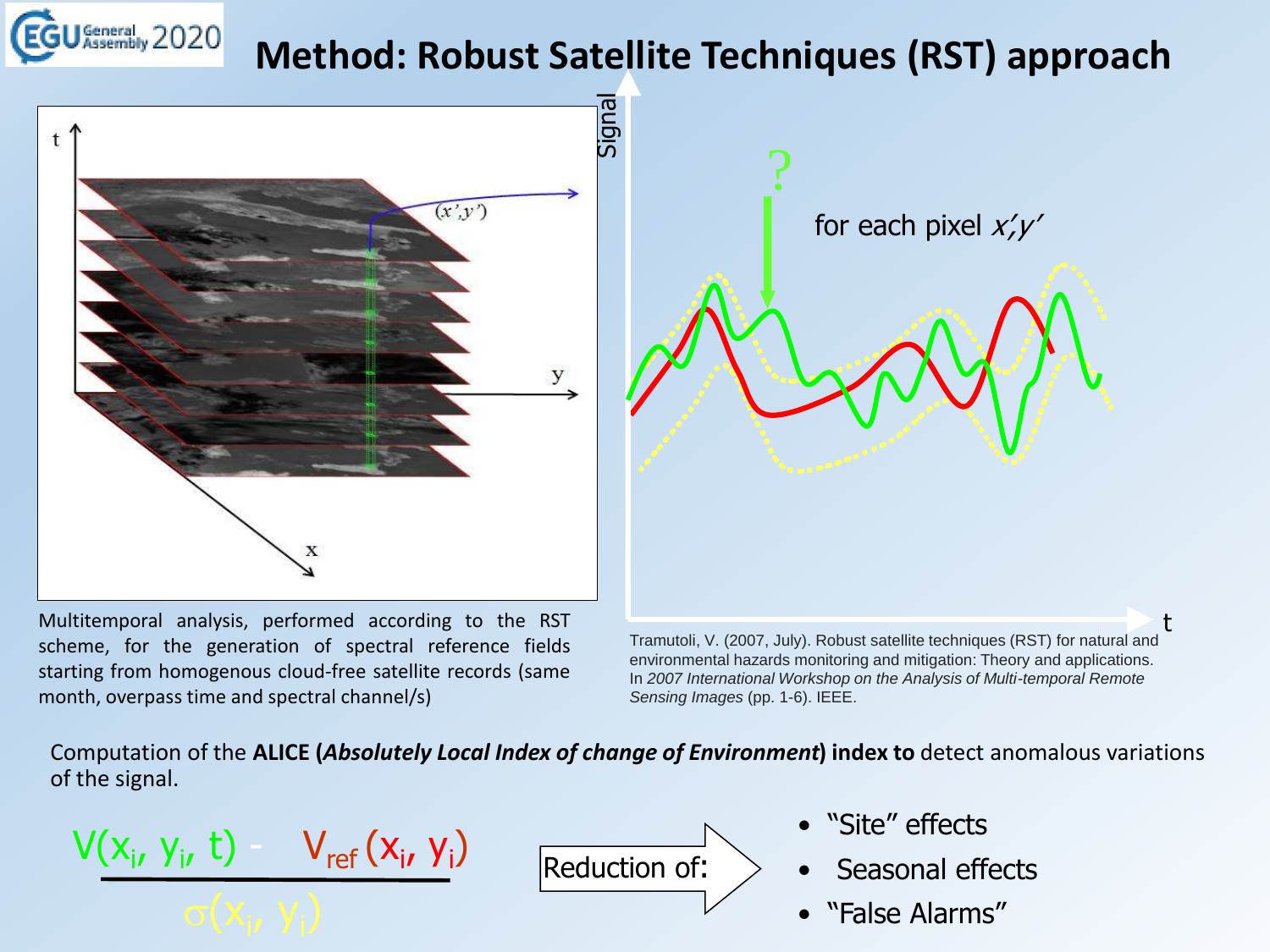

#### **A RST-based algorithm for volcanological applications: RST**<sub>VOLC</sub>

 $RST_{VOL}$  combines two local variation indices to detect volcanic hotspots on both nighttime and daytime data (Marchese et al., 2011).

$$
\varphi_{\text{MIR}}(x, y, t) = \frac{[T_{\text{MIR}}(x, y, t) - \mu_{\text{MIR}}(x, y)]}{\sigma_{\text{MIR}}(x, y)}
$$
\n
$$
\varphi_{\text{MIR}}(x, y, t) = \frac{[(T_{\text{MIR}}(x, y, t) - T_{\text{TIR}}(x, y, t)) - \mu_{\text{MIR-TIR}}(x, y)]}{\sigma_{\text{MIR - TIR}}(x, y)}
$$

#### **RST<sub>VOLC</sub>** runs operationally at IMAA since 2011 to monitor Italian volcanoes in near-real time **using AVHRR and MODIS** data (Pergola et al., 2015).

Marchese, F., Filizzola, C., Genzano, N., Mazzeo, G., Pergola, N., & Tramutoli, V. (2011). Assessment and improvement of a robust satellite technique (RST) for thermal monitoring of volcanoes. *Remote Sensing of Environment*, *115*(6), 1556-1563.

Pergola, N., Coviello, I., Filizzola, C., Lacava, T., Marchese, F., Paciello, R., & Tramutoli, V. (2016). A review of RSTVOLC, an original algorithm for automatic detection and near-real-time monitoring of volcanic hotspots from space. Geological Society, London, Special Publications, 426(1), 55-72.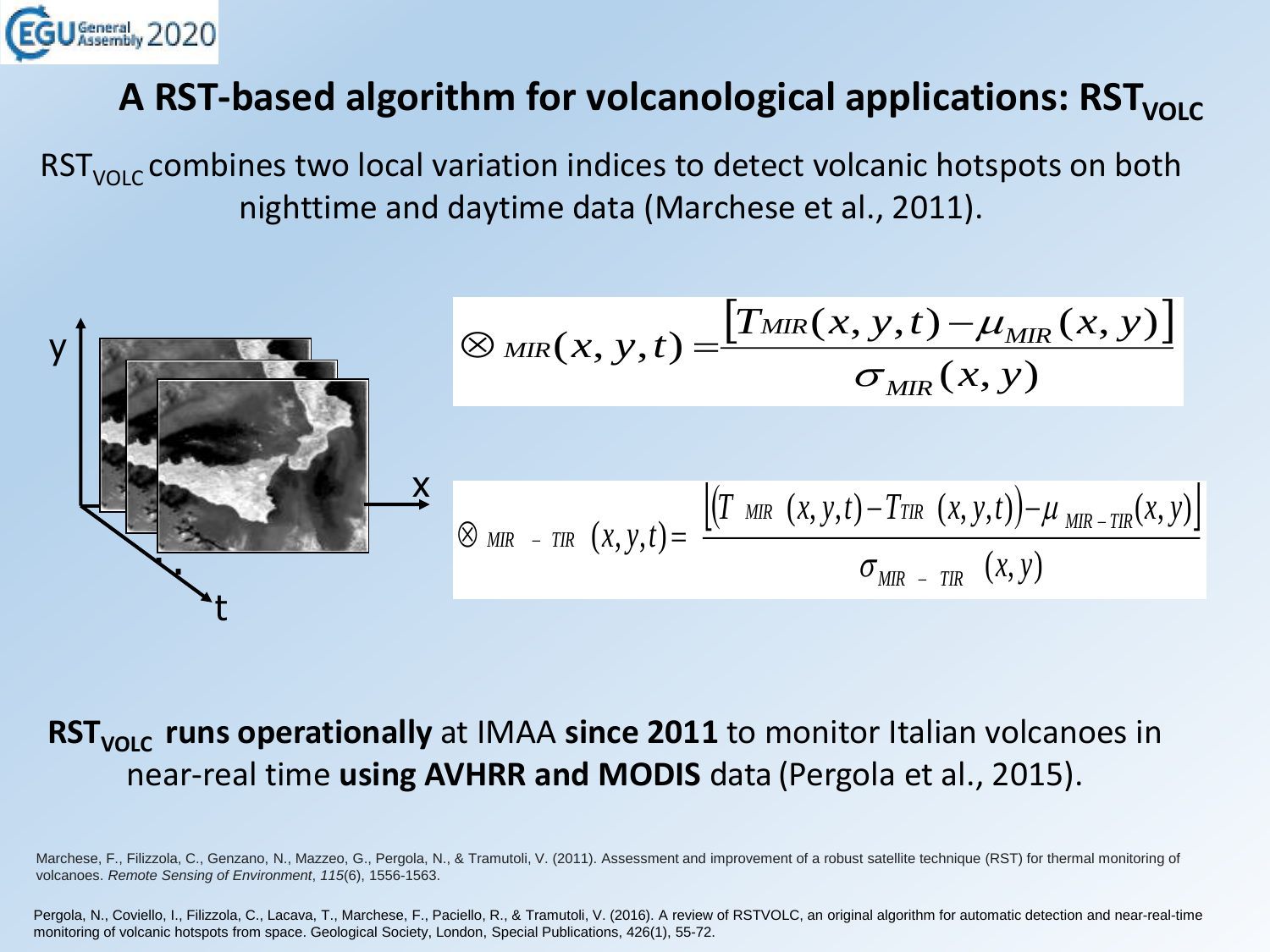

#### **Example** of hotspot products automatically generated by the RST<sub>VOLC</sub> **system using AVHRR and MODIS data**



Thermal anomaly map (red pixels)

RST<sub>VOLC</sub> products may be provided to the users under request.



Kml file reporting information (e.g. date and time of observation, hotspot intensity) about detected thermal anomalies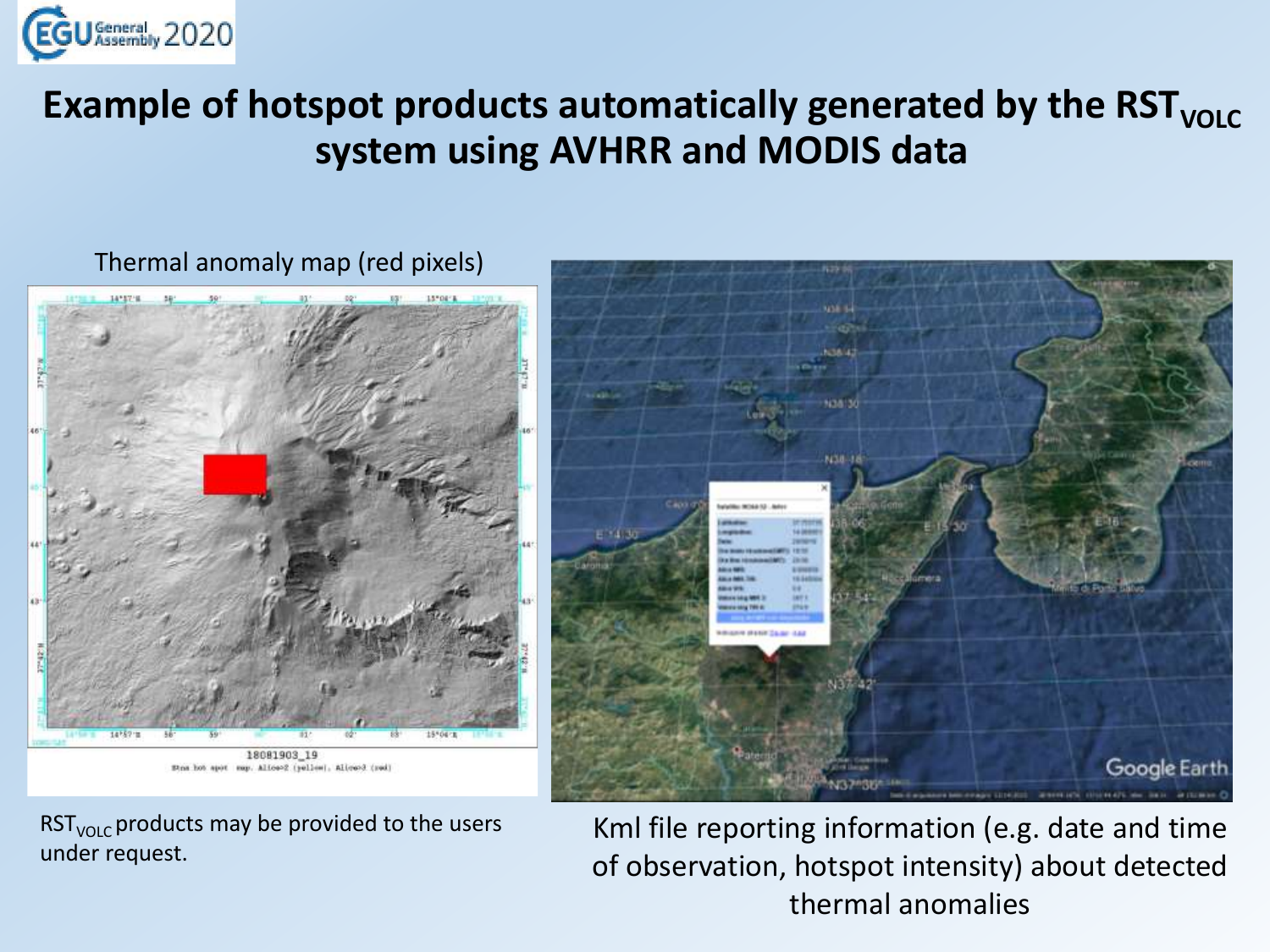#### **Monitoring changes of thermal volcanic activity at Mt. Etna (Italy) using NOAA/Metop-AVHRR data**



Time series analysis of Mt. Etna (Italy) thermal activity of 2016-2019 investigated using RST<sub>VOLC</sub>. Note the identification of both intense and **subtle hotspots,** including a thermal anomaly preceding the opening of a new degassing vent at the Voragine crater (VOR) on 7 August 2016 (in green the AVHRR pixel overlapped to the Landsat 8 OLI sub-scene of 6 August 2016) (Marchese et al., 2018).

Marchese, F.; Neri, M.; Falconieri, A.; Lacava, T.; Mazzeo, G.; Pergola, N.; Tramutoli, V. The Contribution of Multi-Sensor Infrared Satellite Observations to Monitor Mt. Etna (Italy) Activity during May to August 2016. Remote Sens. 2018, 10, 1948.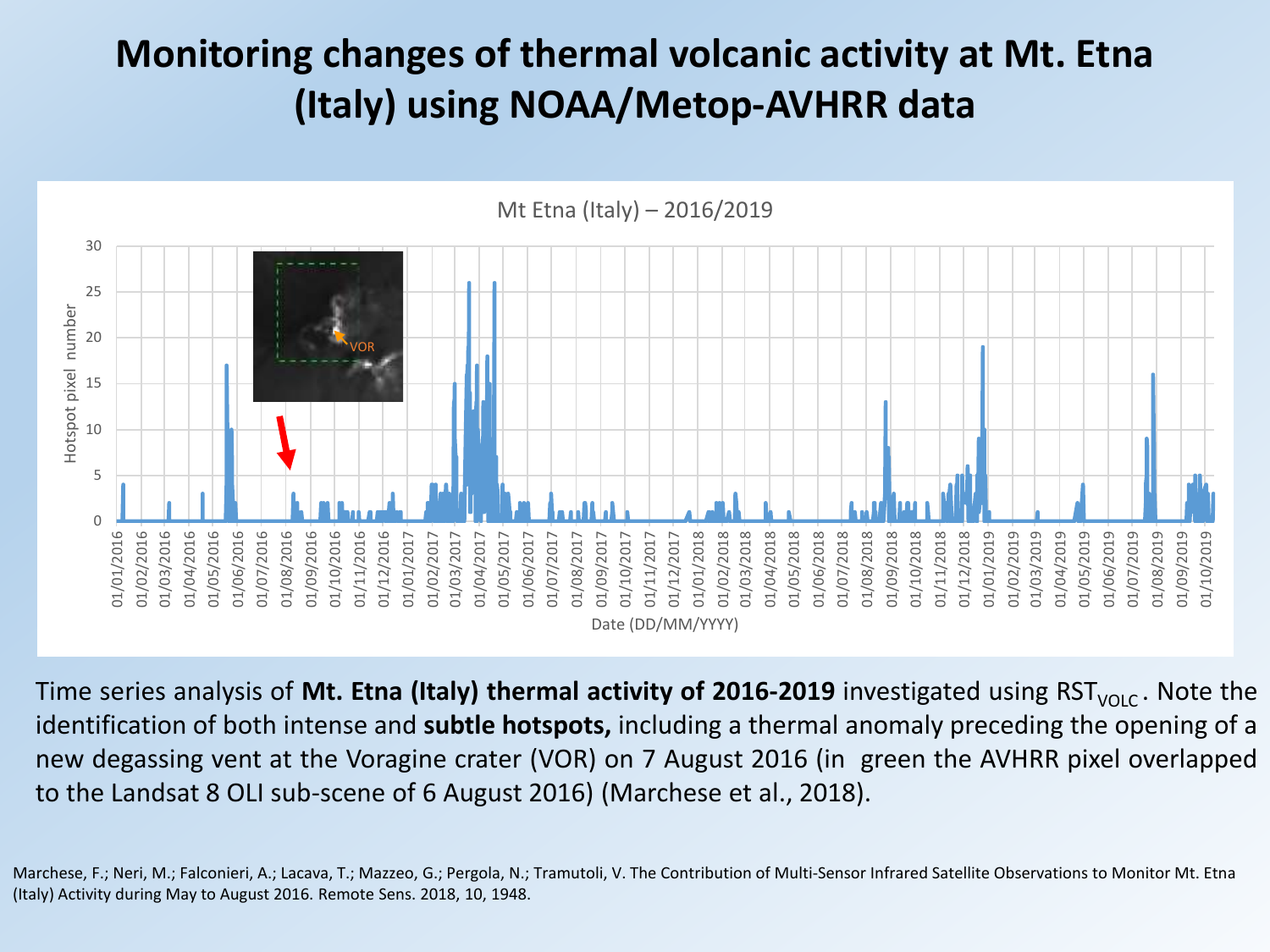

#### *Visible Infrared Imaging Radiometer Suite (VIIRS)*

✓ One of the 5 key instruments onboard the Suomi National Polar-Orbiting Partnership (Suomi NPP) spacecraft, which was successfully launched at 5:48am EDT on October 28, 2011, from Vandenburg Air Force Base in California

 $\checkmark$  A whiskbroom radiometer, collects visible and infrared imagery and radiometric measurements of clouds, aerosols, ocean color, surface temperature, fires and albedo

 $\checkmark$  22 radiometric bands covering wavelengths *from 0.41 to 12.5 mm*

- 16 Moderate bands (M-bands) (750 m spatial resolution)
- 5 Imaging bands (I-bands) (375 m spatial resolution)
- Day Night Band  $(0.7 \mu m)$ (750 m across full scan)



*VIIRS Photo courtesy of Raytheon Space and Airborne Systems*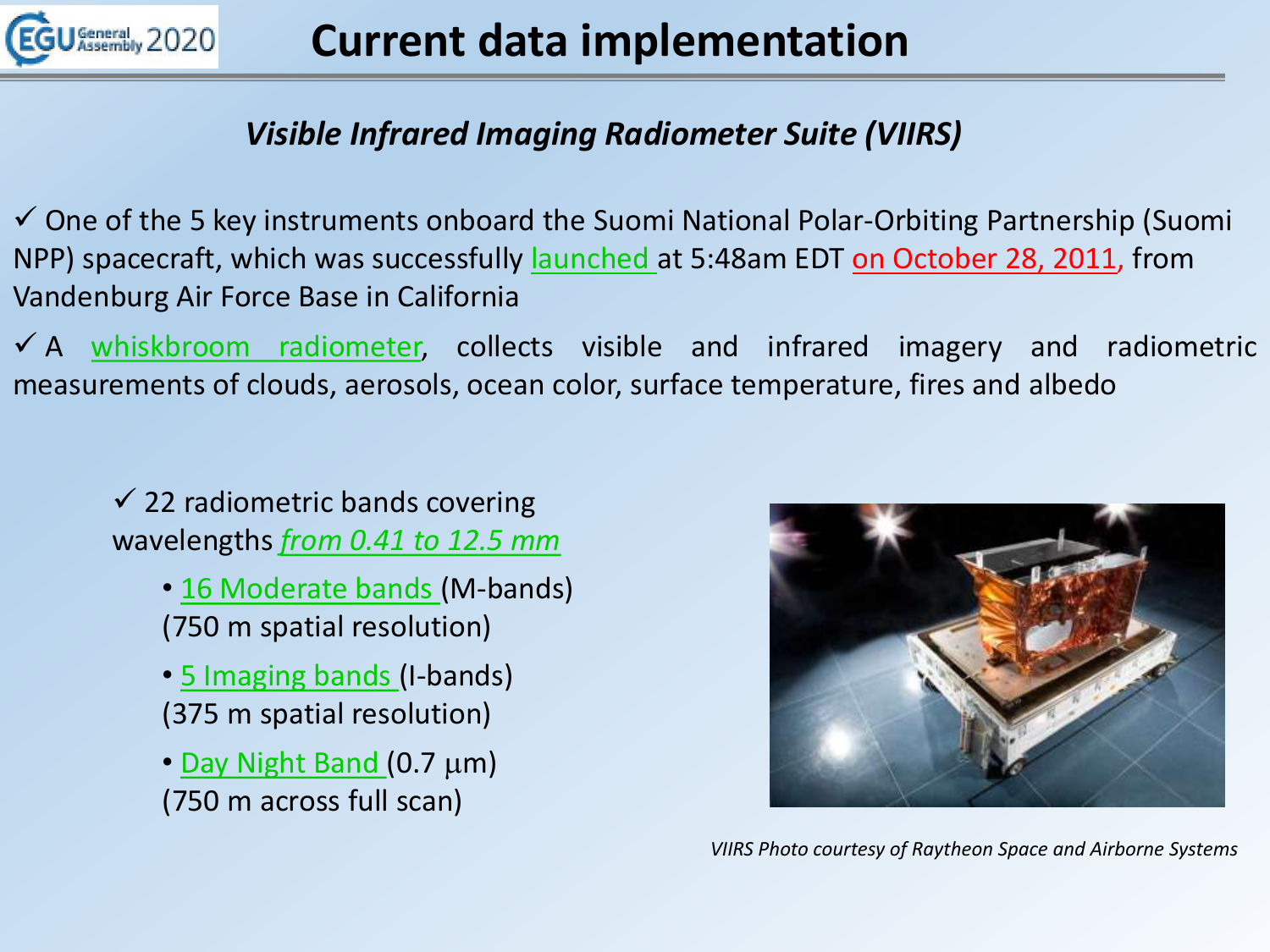## **Preliminary comparison of RST<sub>VOLC</sub> detections from AVHRR and VIIRS data**



Temporal trend of the  $\mathcal{D}_{MIR}(x,y,t)$  index over Mt. Etna (Italy) crater area from nighttime AVHRR and VIIRS data (max 2 hrs apart). The use of VIIRS data could further increase the RST<sub>VOLC</sub> sensitivity to low-level thermal anomalies.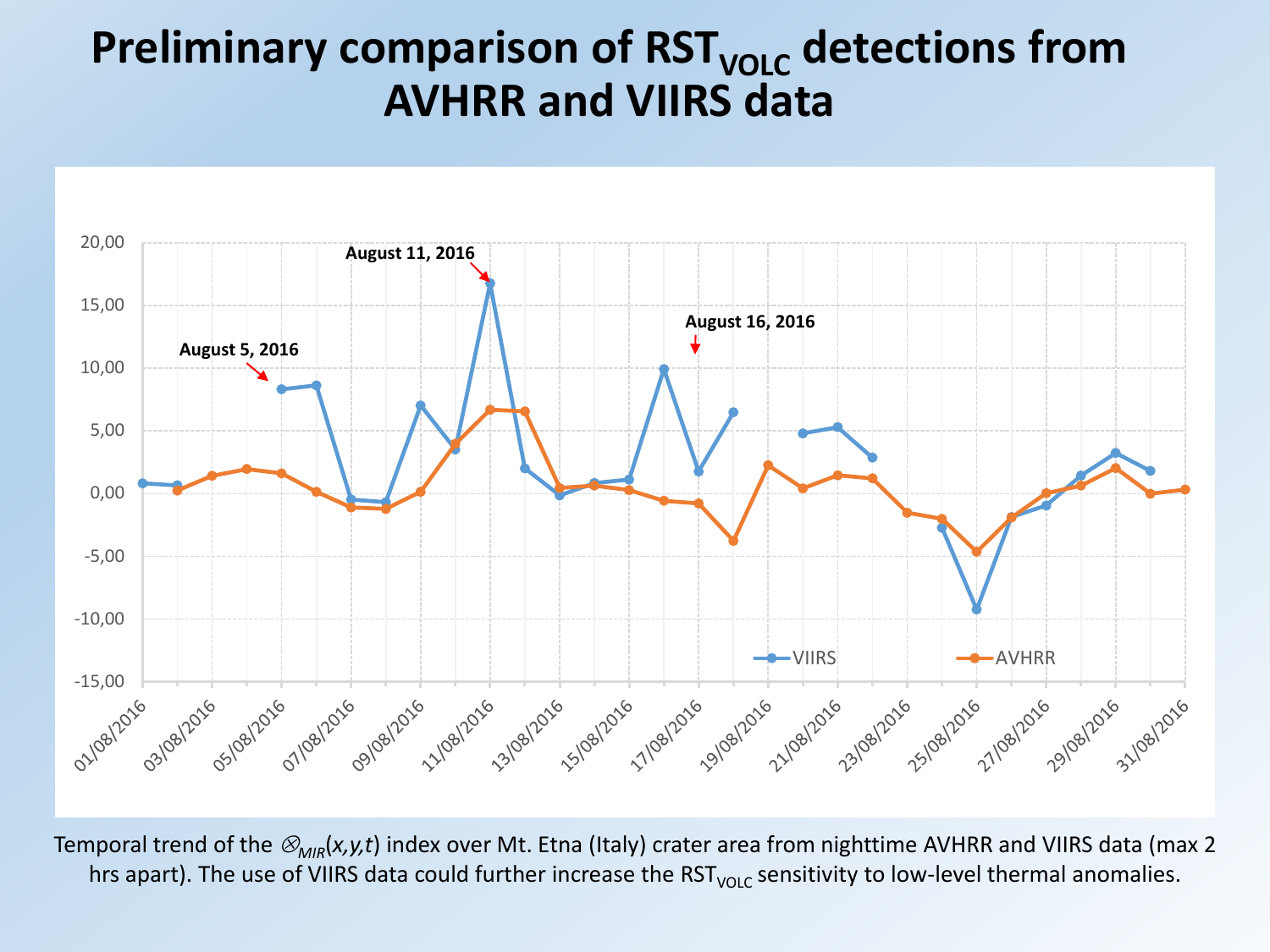

#### **Sea and Land Surface Temperature Radiometer (SLSTR) onboard Sentinel 3**

**Features of SLSTR sensor** (in red the used bands at 1 km spatial resolution)

Launch Date: •Sentinel-3A - 16 February 2016 •Sentinel-3B - 25 April 2018



**SLSTR sensor** (Credit: Selex-Galileo & Jena-Optronik)

about four years of SLSTR observations are currently available to generate the temporal mean and standard deviation images required to run the  $RST<sub>VOLC</sub>$ algorithm

| <b>Band</b>    | <b>Central</b><br>Wavelength<br>(nm) | <b>Bandwidth</b><br>(nm) | <b>Function</b>                                       |
|----------------|--------------------------------------|--------------------------|-------------------------------------------------------|
| S <sub>1</sub> | 554.27                               | 19.26                    | Cloud screening,<br>vegetation monitoring,<br>aerosol |
| S <sub>2</sub> | 659.47                               | 19.25                    | NDVI, vegetation<br>monitoring, aerosol               |
| S <sub>3</sub> | 868.00                               | 20.60                    | NDVI, cloud<br>flagging, Pixel co-<br>registration    |
| S <sub>4</sub> | 1374.80                              | 20.80                    | Cirrus detection over<br>land                         |
| S <sub>5</sub> | 1613.40                              | 60.68                    | loud clearing, ice,<br>snow, vegetation<br>monitoring |
| S <sub>6</sub> | 2255.70                              | 50.15                    | Vegetation state and<br>cloud clearing                |
| <b>S7</b>      | 3742.00                              | 398.00                   | SST, LST, Active fire                                 |
| S <sub>8</sub> | 10854.00                             | 776.00                   | SST, LST, Active fire                                 |
| S9             | 12022.50                             | 905.00                   | SST, LST                                              |
| F1             | 3742.00                              | 398.00                   | <b>Active fire</b>                                    |
| F <sub>2</sub> | 10854.00                             | 776.00                   | <b>Active fire</b>                                    |

https://sentinel.esa.int/web/sentinel/user-guides/sentinel-3-slstr/resolutions/radiometric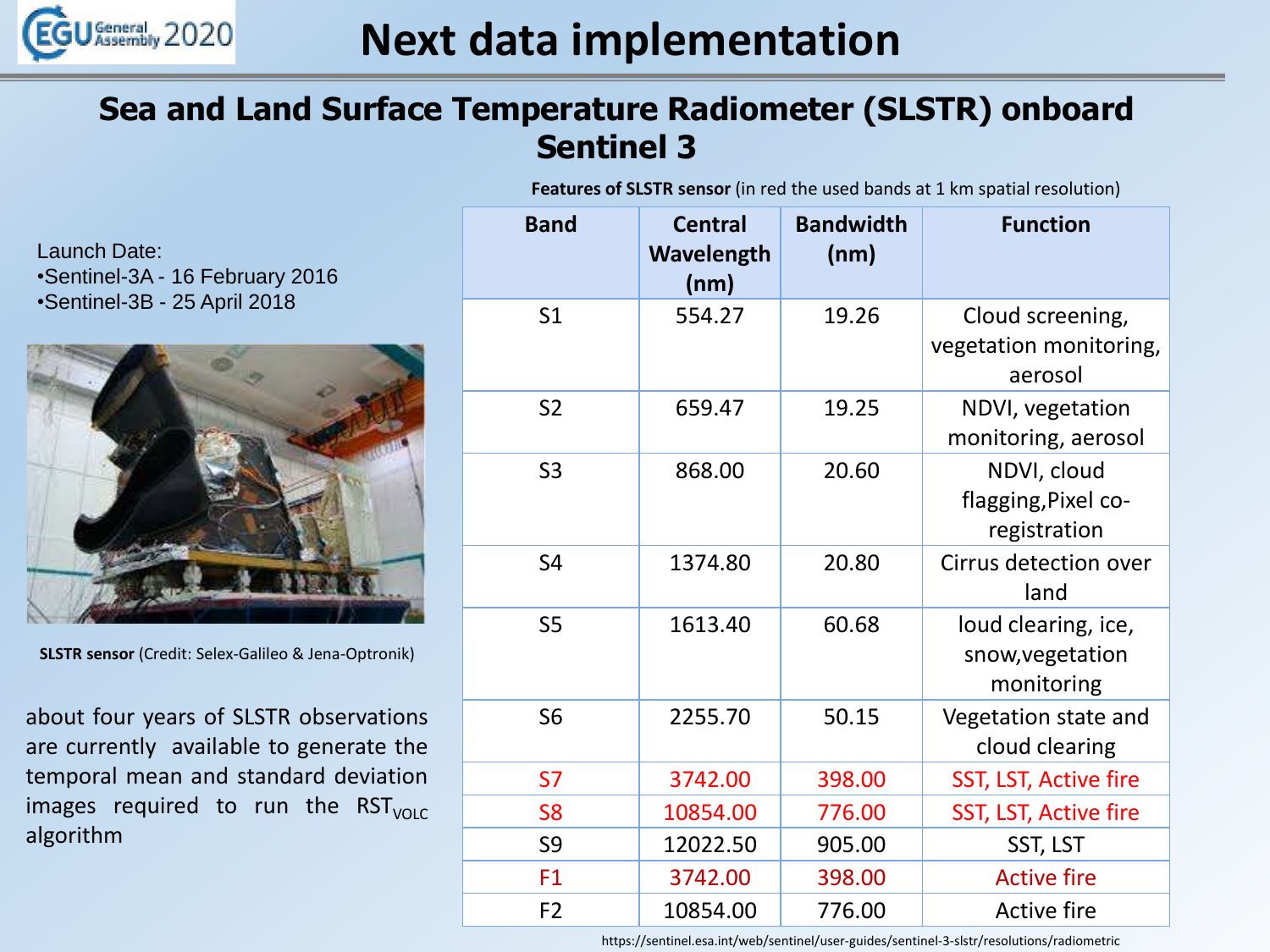

# **Work in progress..**

Since the **SLSTR dataset** is **less populated than VIIRS** (covering about nine years of data), some analyses are currently in progress to simulate the spectral reference fields required to run the  $RST_{VOLC}$  algorithm.

**RSTVOLC product from SLSTR data of 27 August 2018 at 20:44 UTC** showing a thermal anomaly associated to a documented thermal activity (GVP, 2018).



**RST**<sub>VOLC</sub> map covering Mt. Etna area automatically generated at IMAA **from NOAA-AVHRR** data of **28 August at 03:25 UTC,** showing advantages of data integration.



generated starting from AVHRR spectral reference fields of 19-22 UTC.

Global Volcanism Program, 2018. Report on Etna (Italy) (Crafford, A.E., and Venzke, E., eds.). *Bulletin of the Global Volcanism Network*, 43:12. Smithsonian Institution. https://doi.org/10.5479/si.GVP.BGVN201812-211060.